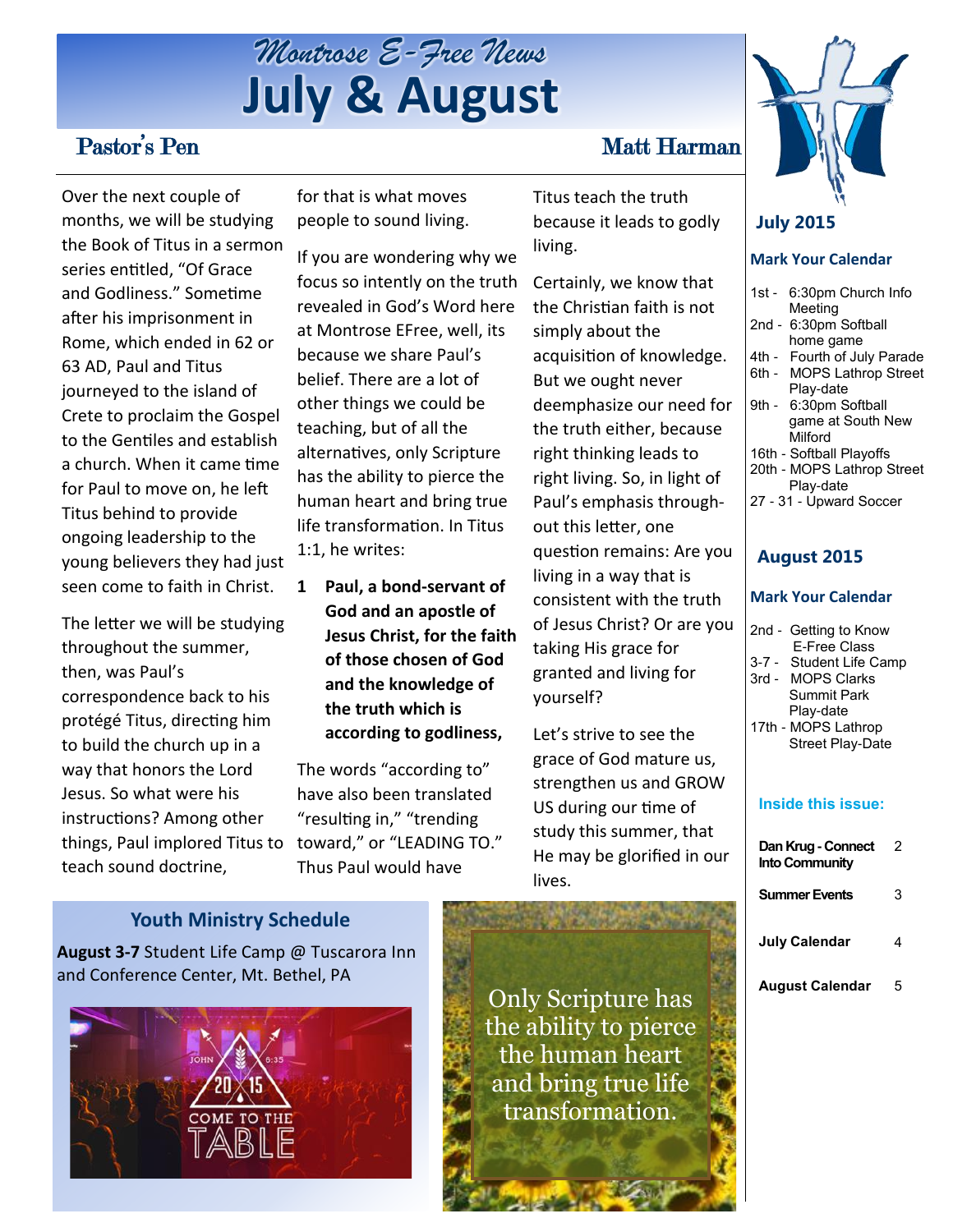## Dan Krug - Connect Into Community

One another passages such as "be devoted to one another" (Romans 12:10), "bear one another's burdens" (Galatians 6:2), and "encourage one another" (1 Thessalonians 5:11), are clear reminders that our faith is not lived and expressed through independence but interdependence. We desperately need the Lord and we need each other as we pursue Jesus and Kingdom living in this fallen world. We were not meant to be spiritual lone rangers. God designed us to be a family that loves, cares, and supports one another. Our faith thrives in community.

The most obvious form of our community is when we come together each Sunday for corporate worship and sound teaching from God's Word. It's certainly important to join other believers in an offering of praise and to receive exhortation from Scripture, but too many believers limit their fellowship experience to this gathering. Sunday gathering may foster some sense of belonging and afford us the opportunity to say "hello" and have brief conversation, but to really connect with a group of people, to get to know them and to practice the "one another" passages, we need something more than Sunday morning. This is where LifeGroups come in. LifeGroups are the heartbeat of community.

LifeGroups are small groups of people – individuals, couples, different ages and different walks of life – who come together to encourage, support, and learn spiritual truth together. LifeGroups revolve around our God-given need for spiritual nourishment and companionship. Our faith becomes richer and more meaningful when we live in community and draw closer to one another. In addition to this, God's gifting to each of us is for the benefit of others, so these small groups provide opportunities to use our gifts to bless and serve others. LifeGroups will start up again in mid-September so please plan to commit to joining into fellowship at a deeper level. Feel free to contact me if you have questions or if you are ready to commit to a LifeGroup. I'm here to help you connect into community.

LifeGroups are small groups of people – Individuals, couples, different ages and different walks of life – who come together to encourage, support, and learn spiritual truth together.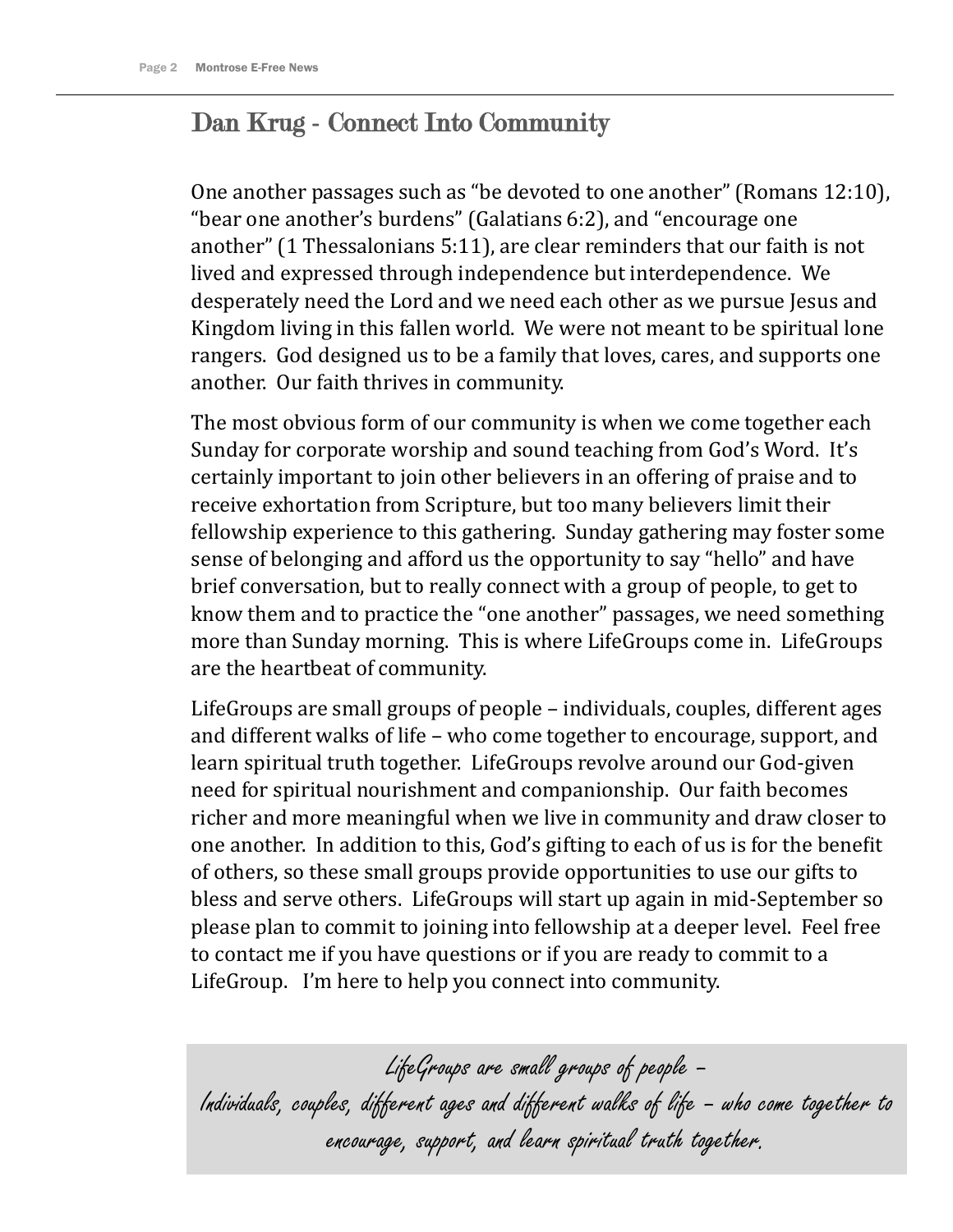## Summer Events



### **Thanks for Your Help!**

Thank you to all who helped with SonSpark Labs VBS. We had a great week and were able to share the Gospel with children from our community and their families.

## **Fourth of July Parade**

Come out and see the Upward Soccer Float in the July 4th parade. The parade starts at 11:00am on Grow Avenue in Montrose. Former Upward participants, you are invited join us on the float at 10:30am at NAPA Autoparts. Please wear your gray basketball or soccer t-shirt.





### **Upward Soccer Camp**

Make plans to join us for soccer camp July 27th – July 31st. Kids entering Kindergarten through 7th grade are

welcome to attend and enjoy either half-day or full-day options. In addition to the morning soccer program, the full-day camp includes lunch and additional camp activities such as swimming, games, crafts, boating, archery, fishing and much more (certain activities are restricted by age group). For more information, visit: **www.MontroseEFree.org.**

## **Mark Your Calendars for Fall 2015!**

September 12-13 Fall Retreat @ The Loft September 16th - Ladies' Bible Study begins September 16th - Faith Family Night Kick-Off September 20th - Youth Group Kick-Off September 21st - MOPS

*Missing Something?*  Lost & Found is held in the office. If you're missing something, please give us a call.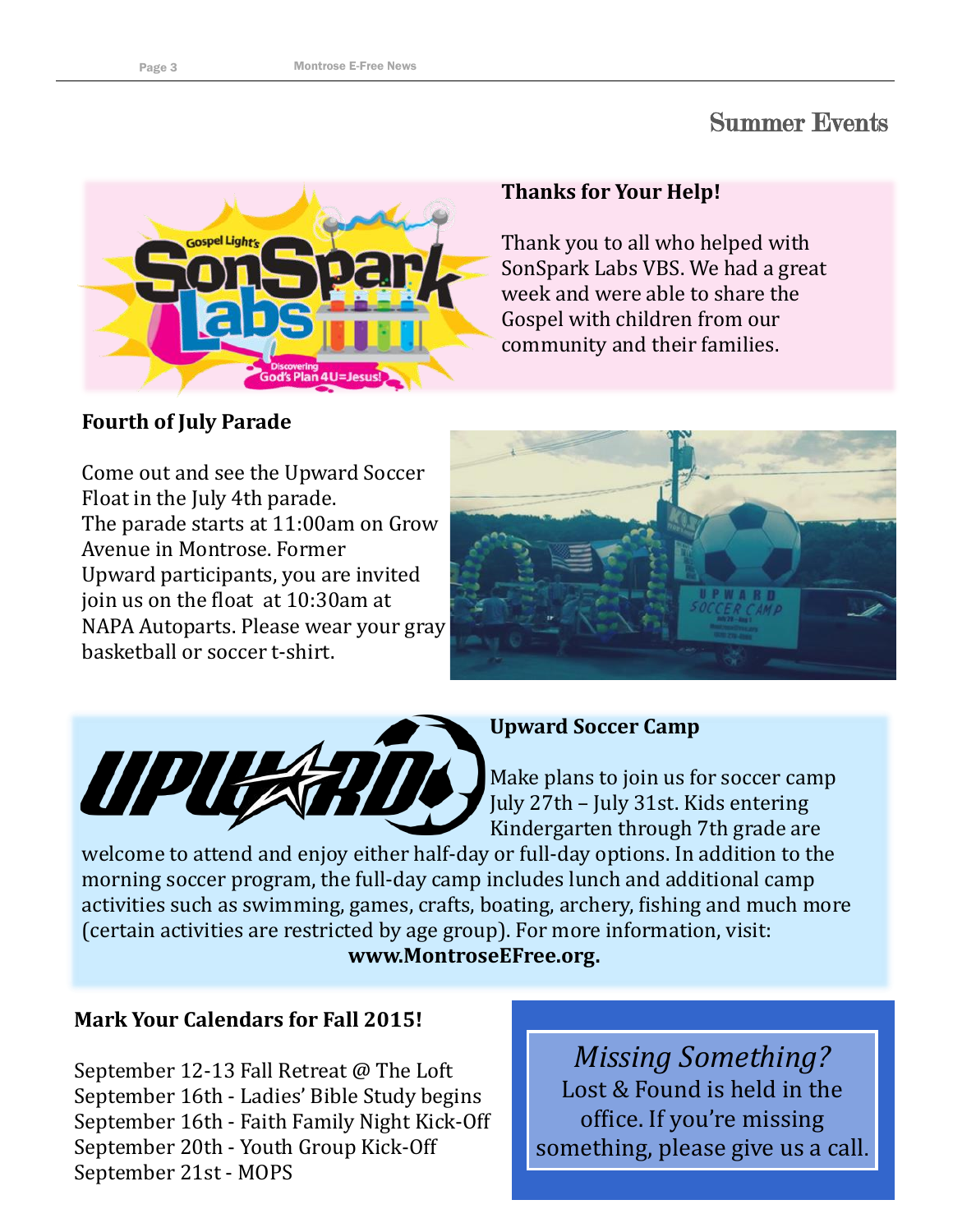# July 2015

| <b>Sun</b>                             | Mon                                                                      | <b>Tue</b>                                | <b>Wed</b>                                                     | <b>Thu</b>                                             | Fri | <b>Sat</b>                                          | <b>Birthdays</b>                                                                                                                                                                                                                                                                                     |
|----------------------------------------|--------------------------------------------------------------------------|-------------------------------------------|----------------------------------------------------------------|--------------------------------------------------------|-----|-----------------------------------------------------|------------------------------------------------------------------------------------------------------------------------------------------------------------------------------------------------------------------------------------------------------------------------------------------------------|
|                                        |                                                                          |                                           | $\mathbf{1}$<br>6:30pm<br><b>Church Info</b><br><b>Meeting</b> | $\mathbf{2}$<br>6:30pm<br><b>Softball Home</b><br>Game | 3   | 4<br>11am<br><b>Fourth of July</b><br><b>Parade</b> | 1 - Annabelle Steele<br>2 - Jonah Ely<br>3 - Kayley Kavetski<br>3 - Chuck Scott<br>5 - Randy Decker<br>9 - Kim Scott (m)<br>13 - Lana Fluck<br>14 - Ireland Rudock                                                                                                                                   |
| 5<br>9:30am Worship<br><b>Service</b>  | 6<br>9:30am<br><b>MOPS</b><br>playdate at<br><b>Lathrop Street</b>       | 7<br><b>8am Ladies'</b><br>Prayer         | 8<br><b>6am Men's</b><br><b>Prayer</b>                         | 9<br>6:30pm<br><b>Softball Game</b><br>at South NM     | 10  | 11                                                  | 14 - Kacie Scott (m)<br>16 - John Karabin<br>21 - Ragen Harman<br>23 - Mary Clinton<br>29 - Cade Orlandini<br>30 - Jessie Holbert<br><b>Anniversaries</b>                                                                                                                                            |
| 12<br>9:30am Worship<br><b>Service</b> | 13                                                                       | 14<br><b>8am Ladies'</b><br><b>Prayer</b> | 15<br><b>6am Men's</b><br><b>Prayer</b>                        | 16<br>6:30pm<br><b>Softball</b><br><b>Play-Offs</b>    | 17  | 18                                                  | 5 - Phil & Kathy Martino<br>8 - Chris & Lynnie Clark<br>10 - Bruce & Brenda Korty<br>15 - Tim & Barbara Wymbs<br>17 - Bob & Jessie Carr<br>18 - Paul & Carol Hitchcock<br>19 - Ed & Arlene Krug<br>24 - Dave & Barb Snyder<br>26 - Jim & Lana Fluck<br>27 - Jerry & Jenny Pennay<br>(m) - Missionary |
| 19<br>9:30am Worship<br><b>Service</b> | 20<br>9:30am MOPS<br><b>MOPS</b><br>playdate at<br><b>Lathrop Street</b> | 21<br><b>8am Ladies'</b><br><b>Prayer</b> | 22<br><b>6am Men's</b><br><b>Prayer</b>                        | 23                                                     | 24  | 25                                                  |                                                                                                                                                                                                                                                                                                      |
| 26<br>9:30am Worship<br><b>Service</b> | 27                                                                       | 28<br><b>8am Ladies'</b><br><b>Prayer</b> | 29<br><b>6am Men's</b><br><b>Prayer</b>                        | 30                                                     | 31  |                                                     |                                                                                                                                                                                                                                                                                                      |
|                                        |                                                                          |                                           | <b>Upward Soccer Camp</b>                                      |                                                        |     |                                                     |                                                                                                                                                                                                                                                                                                      |
|                                        |                                                                          |                                           |                                                                |                                                        |     |                                                     |                                                                                                                                                                                                                                                                                                      |